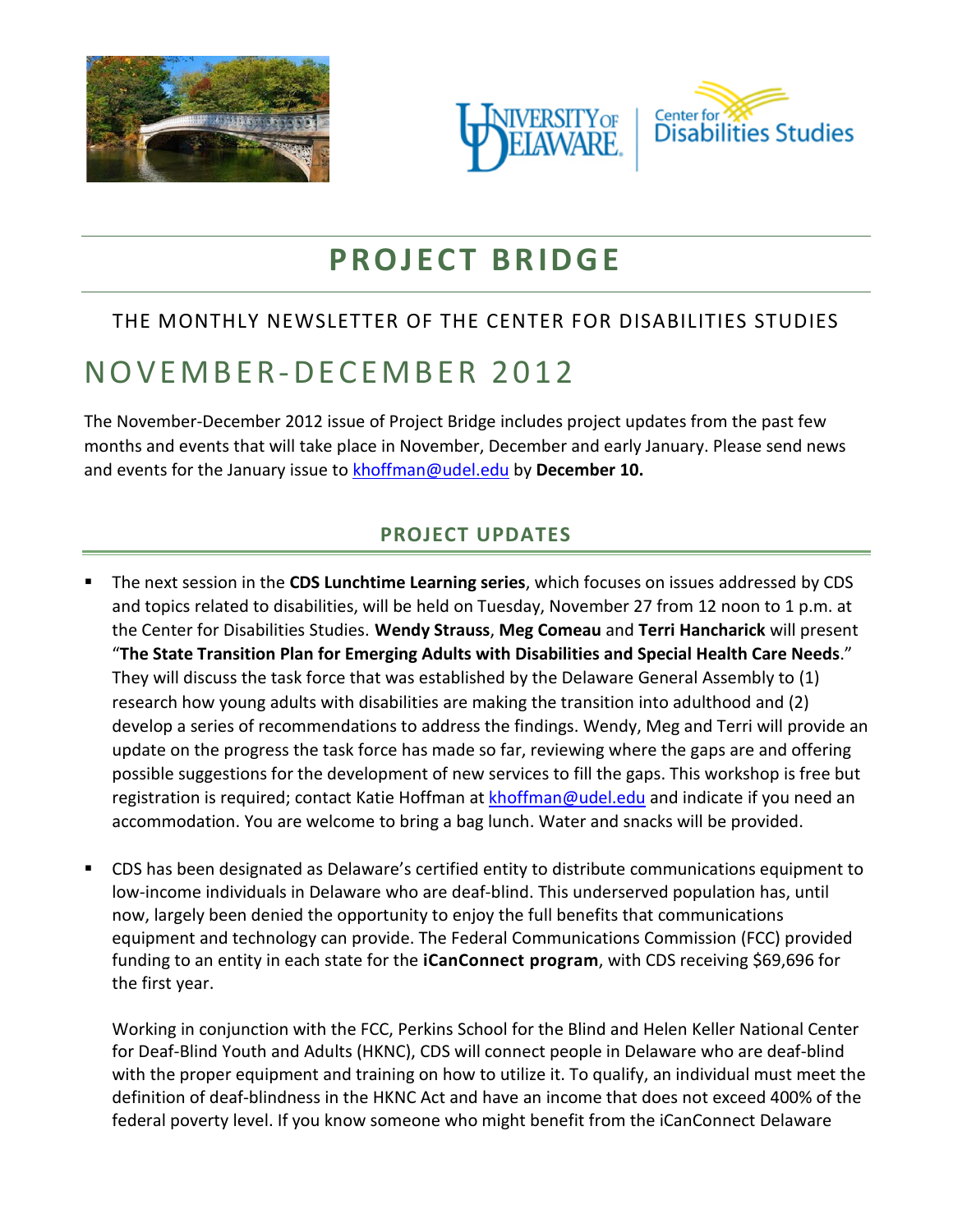program, contact Sonja Rathel at 302-856-1081, 800-870-3284 or [rathel@udel.edu.](mailto:rathel@udel.edu)

- CDS extends a warm welcome to **Jane Donovan,** who joined our staff in October. Jane will be working on the **Domestic Violence Disability project**, which is a collaborative effort among CDS, the Delaware Coalition Against Domestic Violence (DCADV) and National Alliance on Mental Illness (NAMI-DE). Jane has many years of experience in special education. She is recently retired from her position as the special education coordinator at Delcastle Technical High School.
- **Megan Pell**, who has served as a graduate assistant at CDS for several years, has joined the Center staff as a limited term researcher. Megan is working with the school age unit on the **Positive Behavior Support** and **ACCESS** projects; she also is coordinating **Junior Partners in Policymaking** for the third time.
- **Karen Zalewski**, program manager for Early Developmental Screening and text4baby, presented information about **"Learn the Signs. Act Early."** to pediatric residents and interns at Alfred I. duPont Hospital in October.
- **Laura Eisenman**, principal investigator with the **Transition and Postsecondary Programs for Students with Intellectual Disabilities** (TPSID) project, and graduate assistant **Mary Culnane** made a presentation about the project's peer mentoring component at the Pennsylvania Educational Research Association conference on October 5 in Philadelphia.
- CDS ACCESS project staff members **Julie Bowers,** and **Stephanie DeMayo**, along with **Sarah Celestin** of the Delaware Department of Education, were presenters at a session of the 23<sup>rd</sup> annual CASE (Council of Administrators of Special Education) Conference, "Action with Authentic Leadership: Let's do it Together!" in November. CASE is a division of the Council for Exceptional Children. Their topic was "Partnerships Promoting Transformation Change: Shifting Perspectives to Provide Access to General Education Curriculum for Students with Significant Disabilities."
- CDS staff member **Terri Hancharick** is coordinating a healthy transitions workshop for Ennis School in Georgetown in November and December. Terri also will present workshops to Autism Delaware throughout January.
- Career and Life Studies Certificate (CLSC) updates:
	- CLSC students hosted an open house on November 8. Prospective students, family members, school staff and other community members were invited to learn more about the program. This event was developed and led by CLSC students, who provided an overview of the program to attendees.
	- Applications for the third class of the **Career and Life Studies Certificate (CLSC)** program are now available on the [CDS website.](http://www.udel.edu/cds/index.html) The deadline for submitting applications is **January 31, 2013.** For more information or to request an application, contact the CLSC program at 302- 831-6974 or [CLSC-info@udel.edu.](mailto:CLSC-info@udel.edu)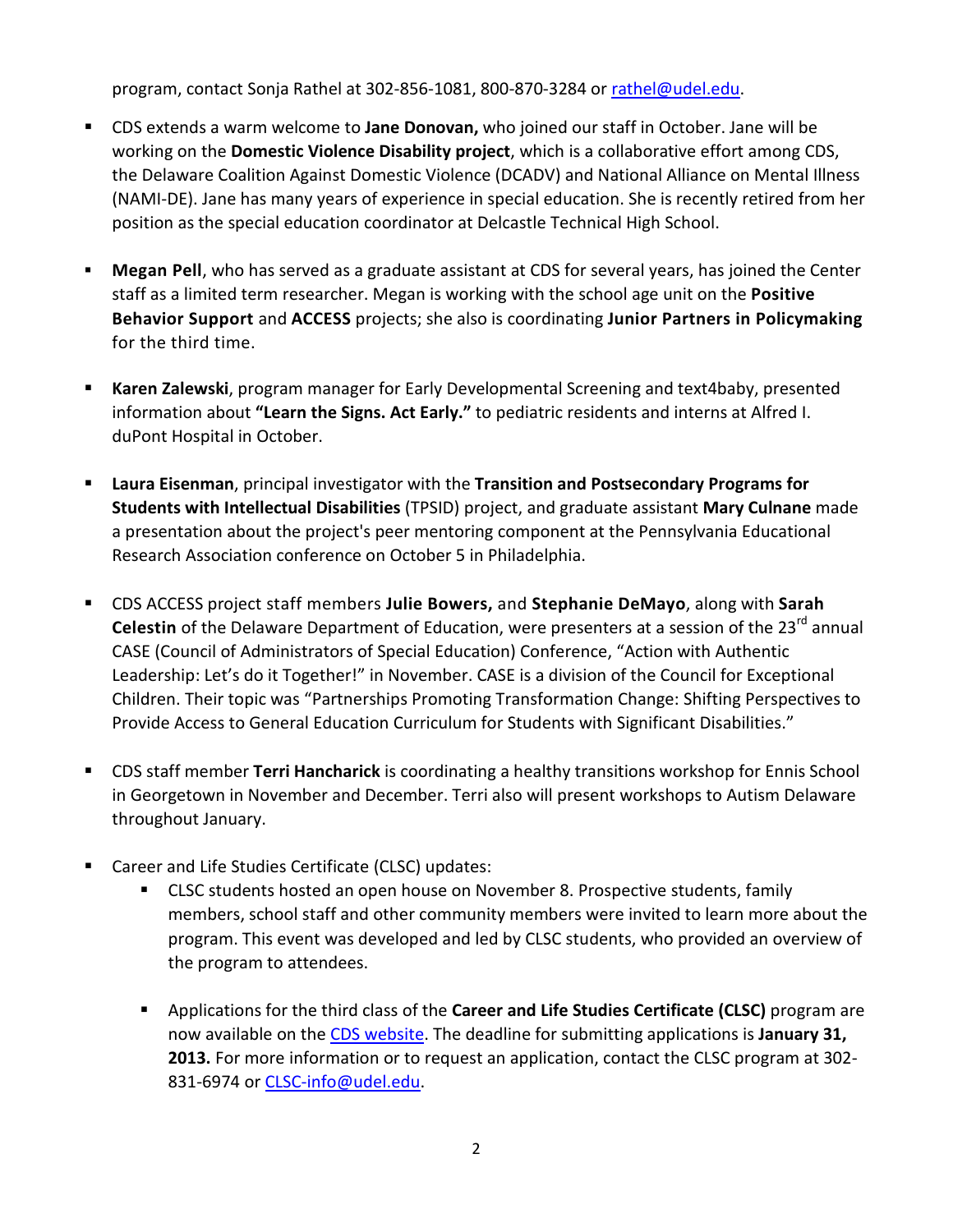- On December 7, **Brian Freedman** will present an overview of the CLSC program as part of a professional developmental workshop on local college opportunities for students with disabilities. The workshop is being held at Howard Community College in Columbia, Maryland. Current CLSC students will describe their experiences in the program and answer questions.
- Applications for the **2013 Junior Partners in Policymaking ® program,** which will be held June 16 to June 21, 2013, are now available. Contact Grace Wesley at [jrpartners@udel.edu](mailto:jrpartners@udel.edu) or 302-722-7066 for an application form or if you have any questions. The program is looking for a diversity of youth participants with developmental disabilities and other disability advocates. More information can be found on the [CDS website.](http://www.udel.edu/cds/initiatives-adults-jrpartners.html) The deadline for applying is **February 14, 2013**. This program was created by the Delaware Developmental Disabilities Council. It is funded by the council, the Administration on Intellectual and Developmental Disabilities, the Delaware Department of Education and the Delaware General Assembly.
- The **LIFE (Legislation, Independence through Assistive Technology, Families, and Education) Conference** will be held on **January 17, 2013**, at the Sheraton Dover Hotel. The LIFE Conference is Delaware's premier conference for persons with disabilities and those who support them. This year's keynote speaker is **Aaron Bishop**, executive director of the National Council on Disability. Aaron will give an overview of the changes in the federal budget and how it will impact service for people with disabilities and their families. The Center for Disabilities Studies is a sponsor for this event. CDS staff members and collaborators, and the sessions they are presenting or participating in at the conference, are:
	- **Beth Mineo**, Curricular Access through Accessible Instructional Materials
	- **Suzanne Milbourne**, Adaptations and Assistive Technology: Participation in Everyday Early Childhood Activities
	- **Marvin Williams** and **Sonja Rathel**, Assistive Technology and Telecommunication: Bringing Communication to Everyone
	- **Julie Bowers** and **Sarah Celestin**, All ACCESS: The ACCESS (Adapting Curriculum and Classroom Environments for Student Success) Project
	- **Annalisa Ekbladh**, Obtaining and Maintaining Employment
	- **Terri Hancharick**, Education Related Legislation
	- **Eileen Sparling**, Embracing Healthy Lifestyles

Instructions for online registration for the LIFE Conference, as well as a detailed conference schedule, are available on the **Conference website**. Early registration rates are available through **January 2, 2013**. Contact [lesliekosek@bestbuddies.org](mailto:lesliekosek@bestbuddies.org) with questions.

- **Brian Freedman**, director of the Transition, Education and Employment Model (TEEM) unit, celebrated the birth of a daughter, Isadora Lacey Freedman, on October 29. Congratulations to the entire Freedman family on their new addition!
- **Josh Donaldson**, graduate assistant with the CLSC program, welcomed daughter Bailey Elizabeth Donaldson on October 21. Congratulations to Josh and family!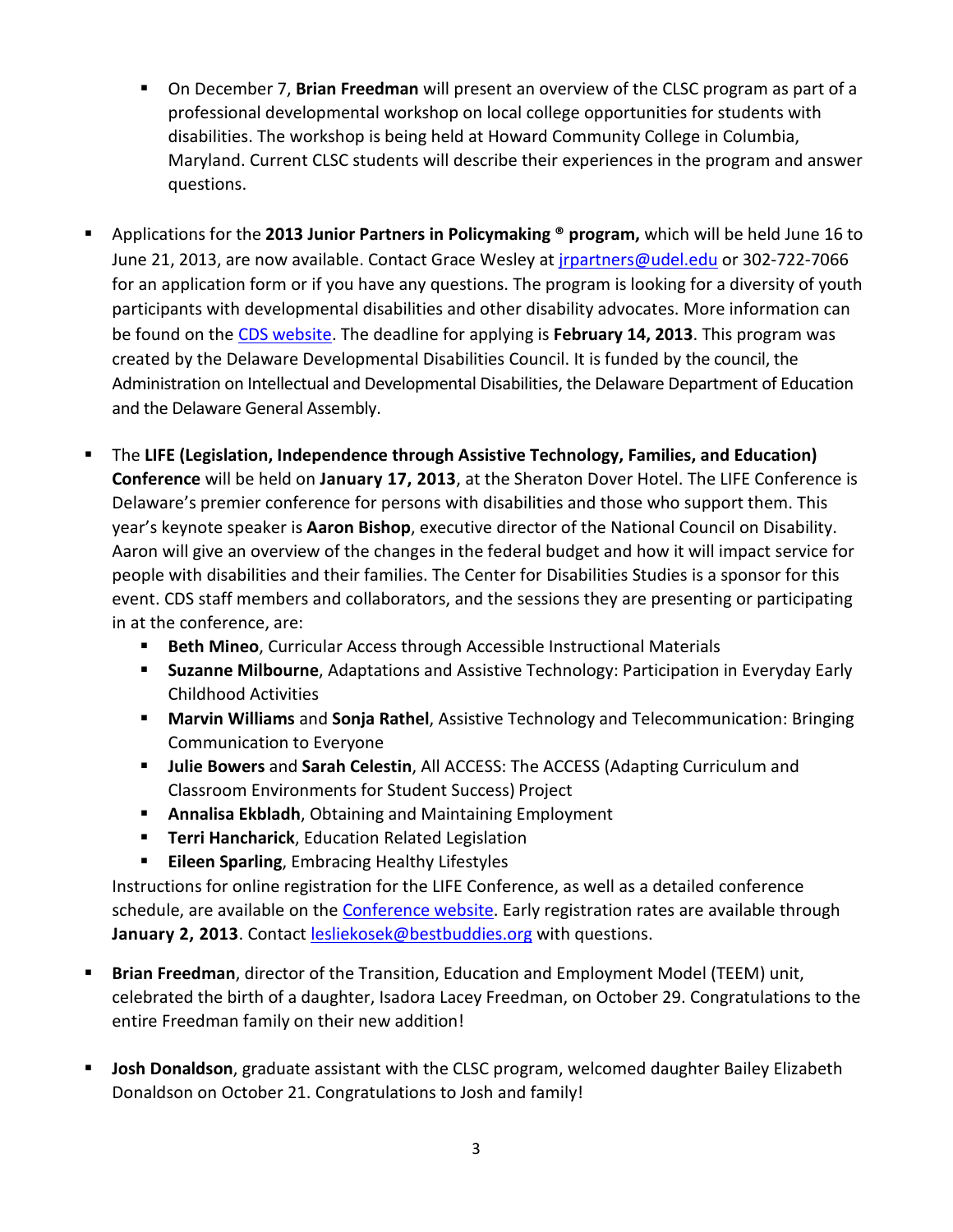#### **Governor Markell Addresses Fourth Annual CDS Disability Mentoring Day**

 As part of National Disability Employment Awareness Month, CDS hosted the fourth annual **Disability Mentoring Day** on October 17. The Center partnered with the city of Newark and local businesses to host young adults with disabilities for on-site job shadowing and career exploration. Disability Mentoring Day is part of a national effort that promotes career development for young adults with disabilities.

Delaware **Governor Jack Markell** welcomed participating young adults and employers at a breakfast hosted by the Marriott Courtyard. During his keynote address, he urged employers to "focus on the abilities and not the disabilities." The Governor is a key advocate of employment for people with disabilities in the state and has chosen to focus on this effort as his national initiative during his tenure as chairperson of the National Governors Association (NGA). He recognized disability mentoring in his [weekly message,](http://www.youtube.com/watch?v=71se9SMmDSU) which he recorded just prior to speaking at Disability Mentoring Day.

This year, 22 young adults spent the day at various locations throughout the Newark area. Each participant was paired with a mentor who accompanied him/her to the job site for support. Eight UD departments and 14 businesses hosted the participants.

The day concluded with a celebratory lunch, where Delaware Department of Health and Social Services Secretary **Rita Landgraf** enthusiastically encouraged the young adults to "explore the job that is good for *you*." Secretary Landgraf, a former chairperson of the Center's Community Advisory Council, has been a consistent supporter of employment for people with disabilities. Past Disability Mentoring Day participants who are now employed also spoke, emphasizing that perseverance can go a long way in job searches. This year's participants then spoke about their job shadowing experiences after accepting certificates of achievement. Many indicated that the experience helped foster new professional interests. As the day concluded, many participating employers and departments expressed interest in working with CDS to provide future employment and internship opportunities.

This year's Disability Mentoring Day was organized by Transition, Education and Employment Model (TEEM) member **Max Kursh**. CDS Director **Beth Mineo**, **Brian Freedman**, **Wendy Claiser** and **Debbie Bain** also helped make the event a success, as did mentors **Chris Barthold, Chelsea Brengle, Nikki Dell'Orio, Sophie DeMesse, Josh Donaldson, Amanda Horowitz, Jessica Inskeep, Krista Jensen, Lisa Leonard, Meghan Morrow, Jordyn Nakao, Deanna Pedicone, Bishwa Poudel, Melanie Sipko, Ally Szecsi** and **Erica Taylor**. To read more about Disability Mentoring Day, see the [UDaily article](http://www.udel.edu/udaily/2013/oct/disability-mentoring-102612.html) published about the event.

For information about serving as a site for internships or employing people with disabilities, contact Max Kursh at [maxkursh@udel.edu.](mailto:maxkursh@udel.edu)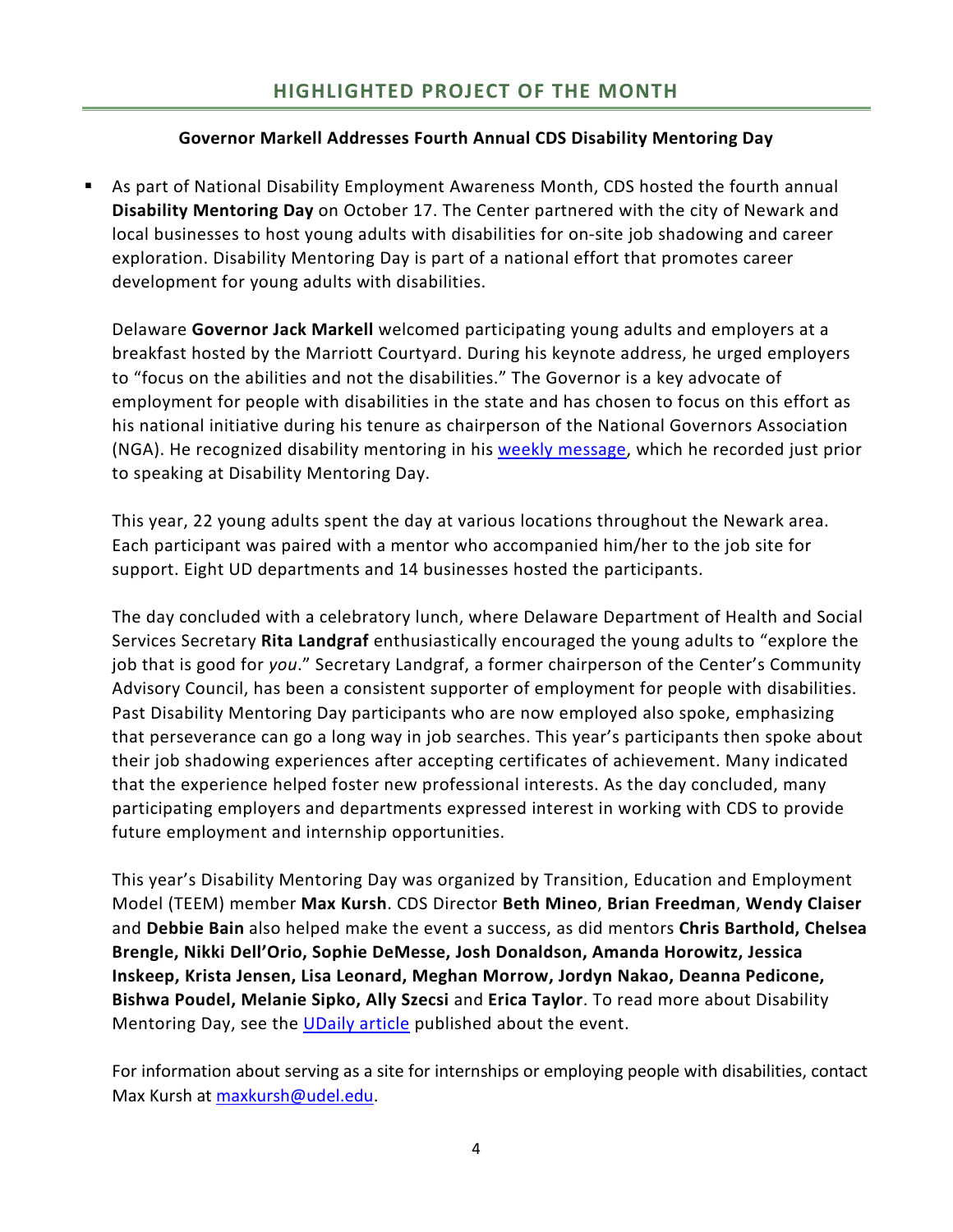### **RESOURCES**

- The **Taxpayer Advocate Service (TAS)** is an independent organization within the Internal Revenue Service that serves as a voice for taxpayers at the IRS. This service is designed for people who need help resolving tax problems or would like to voice concerns about the way the IRS works. The service is free and can be tailored to meet individual needs. TAS has a location in Newark. More information is available on the [TAS website](http://www.irs.gov/advocate) or by calling its toll-free number, 877-777-4778.
- The **American Legion Auxiliary Unit** is collecting blankets, sheet sets and pillows (in plastic) for Delaware's homeless veterans. On January 21, volunteers will be needed to assemble donations at American Legion Post 28. Donations will be delivered to local veteran shelters and outreach centers. For more information on where to take donations or how to volunteer, contact Dolores Taylor at 302-543-8513.
- The **National Council on Disability (NCD)** is collecting information about voting experiences during the November 2012 election from voters with disabilities. In 2008, only 27% of polling places were fully accessible, and the NCD would like to determine if this has improved in the past four years. The [survey](http://www.surveygizmo.com/s3/1053447/Voting) is available online. More information about the initiative, as well as a printable version of the survey, is available on the [NCD website.](http://www.ncd.gov/newsroom/research/VotingExperiences)

### **EVENTS**

Also visit the CDS website calendar at [http://www.udel.edu/cds/index\\_calendar.html.](http://www.udel.edu/cds/index_calendar.html)

- **November 27. Lunchtime Learning**, 461 Wyoming Road, Newark, 12 noon–1 p.m. "The State Transition Plan for Emerging Adults with Disabilities and Special Health Care Needs." See additional information in Project Updates. Register with Katie Hoffman at [khoffman@udel.edu.](mailto:khoffman@udel.edu)
- **November 29. InterAACt: Empowering Communication**, 100 Enterprise Place, Suite One, Easter Seals Conference Room, Dover, 10–11:30 a.m. Learn how augmentative and alternative communication (AAC) can help individuals participate in successful day-to-day conversations. **DATI**  is hosting this event. Visit th[e DATI website](http://www.dati.org/events/event_detail.php?event_id=387) for more information or register with [marychristine.rindaldi@dynavoxtech.com.](mailto:marychristine.rindaldi@dynavoxtech.com)
- November 29. Exploring the V<sup>™</sup> and Vmax<sup>™</sup>, 100 Enterprise Place, Suite One, Easter Seals Conference Room, Dover, 12:30–3 p.m. If you have a new V<sup>™</sup> or Vmax<sup>™</sup>, or will be getting one soon, join us as we explore tools and resources you can use to quickly and confidently launch your communication journey. This session is designed to save users time and effort through provision of the best vocabulary and strategies for the V<sup>™</sup> or Vmax<sup>™</sup> user. **DATI** is hosting this event. Visit the DATI [website](http://www.dati.org/events/event_detail.php?event_id=388) for more information or register with [marychristine.rindaldi@dynavoxtech.com.](mailto:marychristine.rindaldi@dynavoxtech.com)

**November 29. DynaVox Fun Stuff: Photos, MP3, Videos, etc.**, 100 Enterprise Place, Suite One, Easter Seals Conference Room, Dover, 3–4 p.m. Learn how to use DynaVox products for media